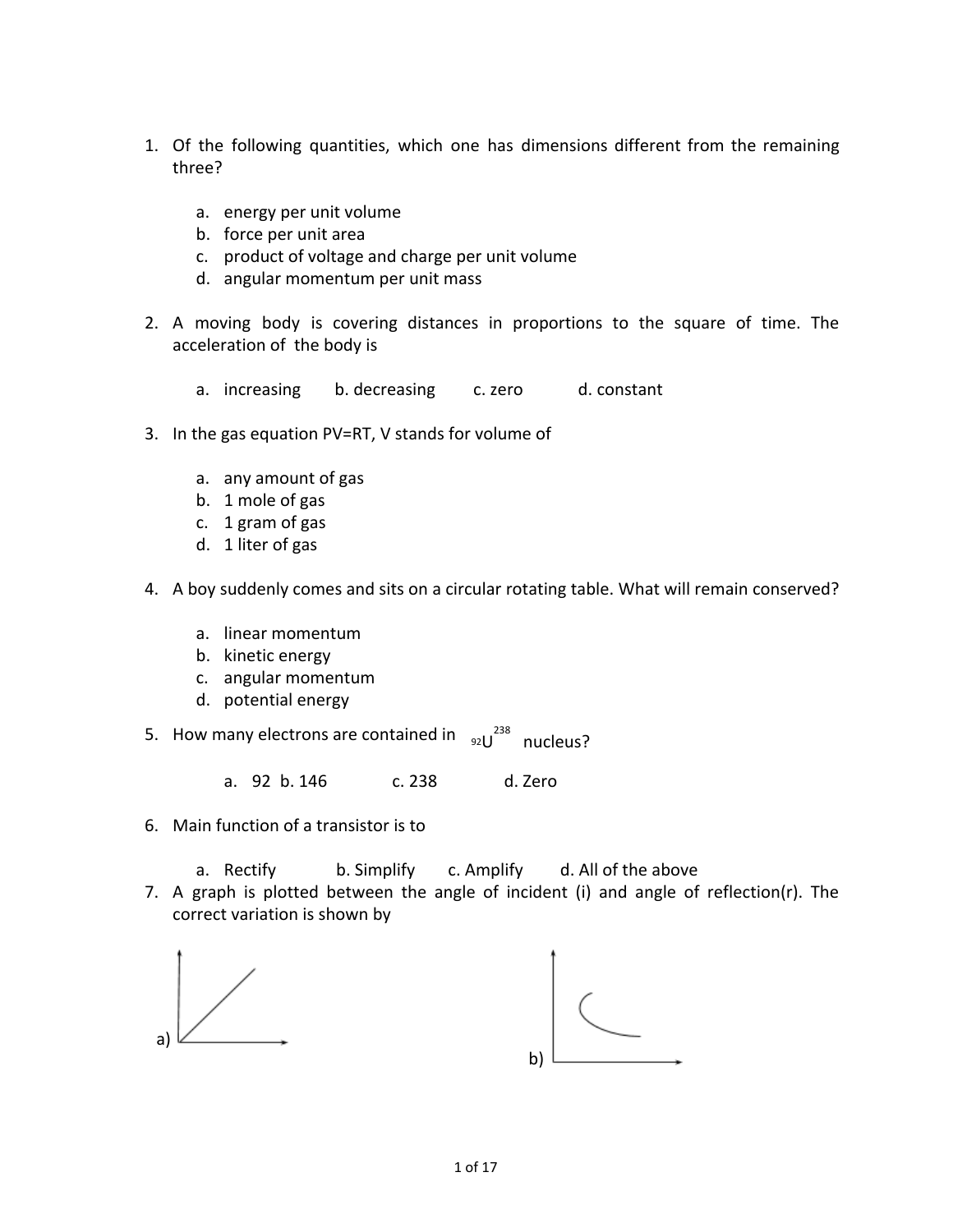

- 8. The current through a conductor is doubled, the rate of rise of temperature in the conductor will be
	- a. Halved b. Doubled c. Four times d. Unchanged
- 9. When two bodies stick together after collision, the collision is said to be
	- a. Partially elastic b. Elastic c. Inelastic d. Plastic
- 10. The following question consists of two statements; one labeled as STATEMENT 1 and other labeled as STATEMENT 2. Examine the statements carefully and select the answer using the codes given below.
	- a. Both **statement 1** and **statement 2** are **true** and **statement 2** is the **correct** explanation of **statement 1.**
	- b. Both **statement 1** and **statement 2** are **true** and **statement 2** is not the **correct** explanation of **statement 1.**
	- c. **Statement 1** is true but **statement 2 is** false**.**
	- d. **Statement 1** is false but **statement 2 is** true**.**
- **STATEMENT 1:** Work done by or against the force of friction in moving a body through any round trip is zero. **Because STATEMENT 2**: Friction is a non-conservative force.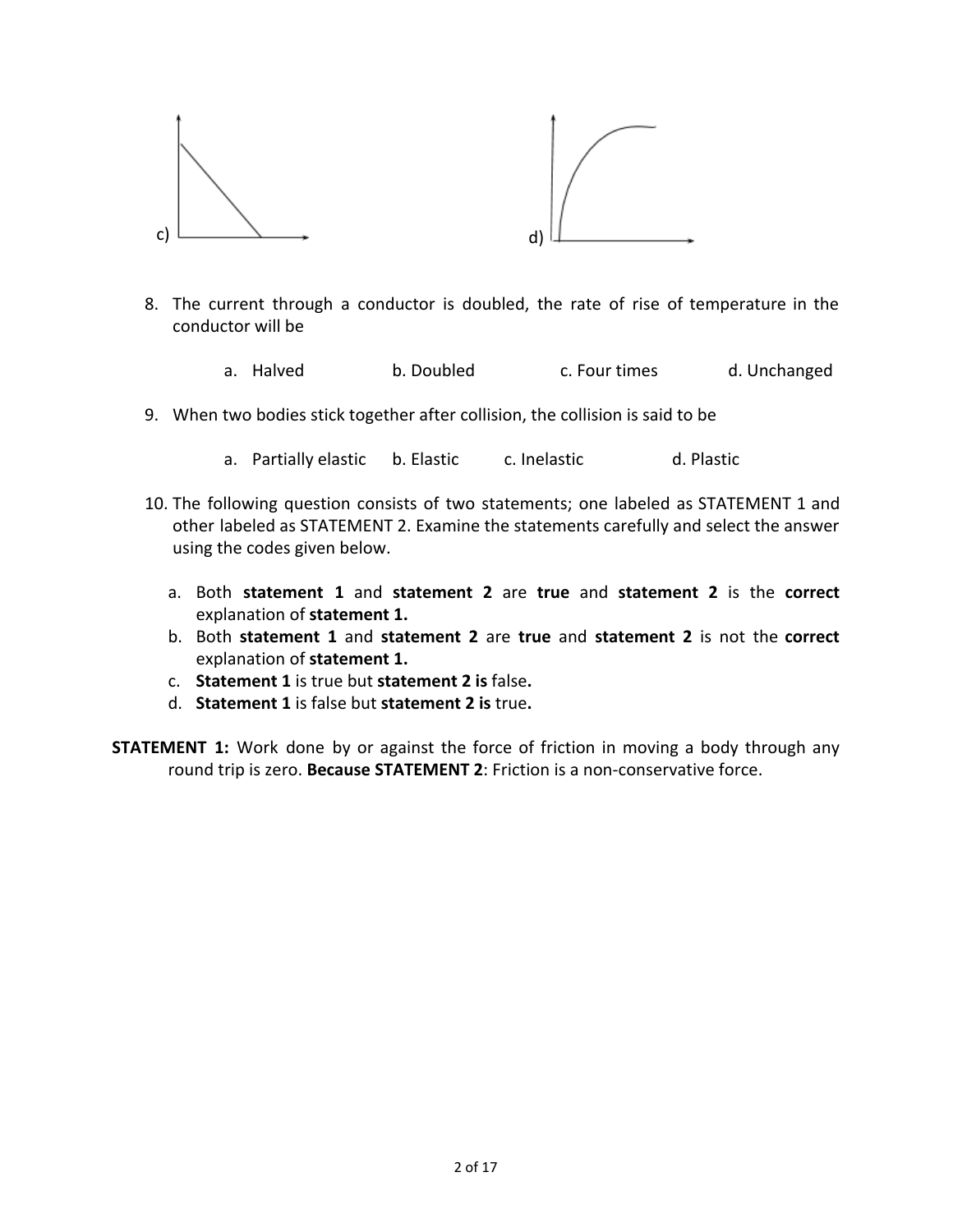- 11. According to Hooke's "within elastic limit stress is proportional to strain". We can write this as
	- a. Stress x Strain =  $\lambda$
	- b. ( $\lambda$  x Strain)/Stress = 0
	- c. Stress/ Strain =  $\lambda$
	- d. Strain =  $\lambda$  x Stress
- 12. An electric bulb is rated 220V and 100 W. When it is operated on 110V, the power consumed will be
	- a. 100 W b. 75 W c. 25 W d. 25 W
- 13. At the time of short circuit, the current in the circuit
	- a. Reduces substantially
	- b. Does not change
	- c. Increases heavily
	- d. Vary continuously
- 14. Show how you would connect three resistors, each of resistance 6  $\Omega$ , So that the combination has a 6Ω resistance of 9Ω.



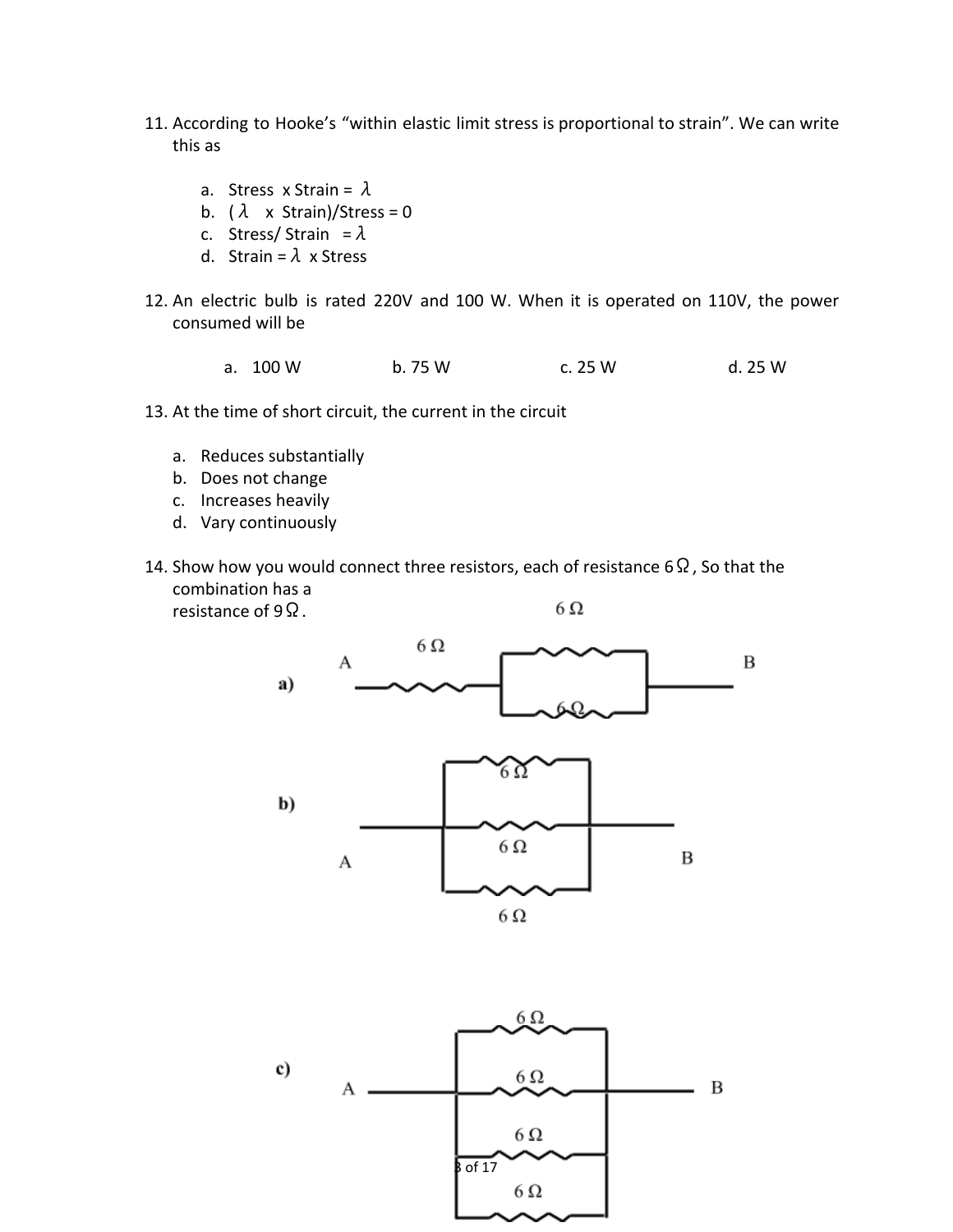

- 15. The device for producing electric current is called a
	- a. Generator b. Galvanometer c. Ammeter d. Motor
- 16. Out of the five incident rays shown in the figure, find the two rays that are not obeying the laws of refraction and as such cannot be used for locating the position of image formed by a convex lens.



- 17. A substance has a critical angle of 45°for yellow light. Its refractive index is
	- a.  $\sqrt{2}$  b.  $\sqrt{4}$  c. 2 d. 4
- 18. The figure shows the variation of Voltage V across the plates of two capacitors A and B versus increase of charge  $\forall$  s<sup>v</sup> d on them. Which of the capacitors has higher capacitance?

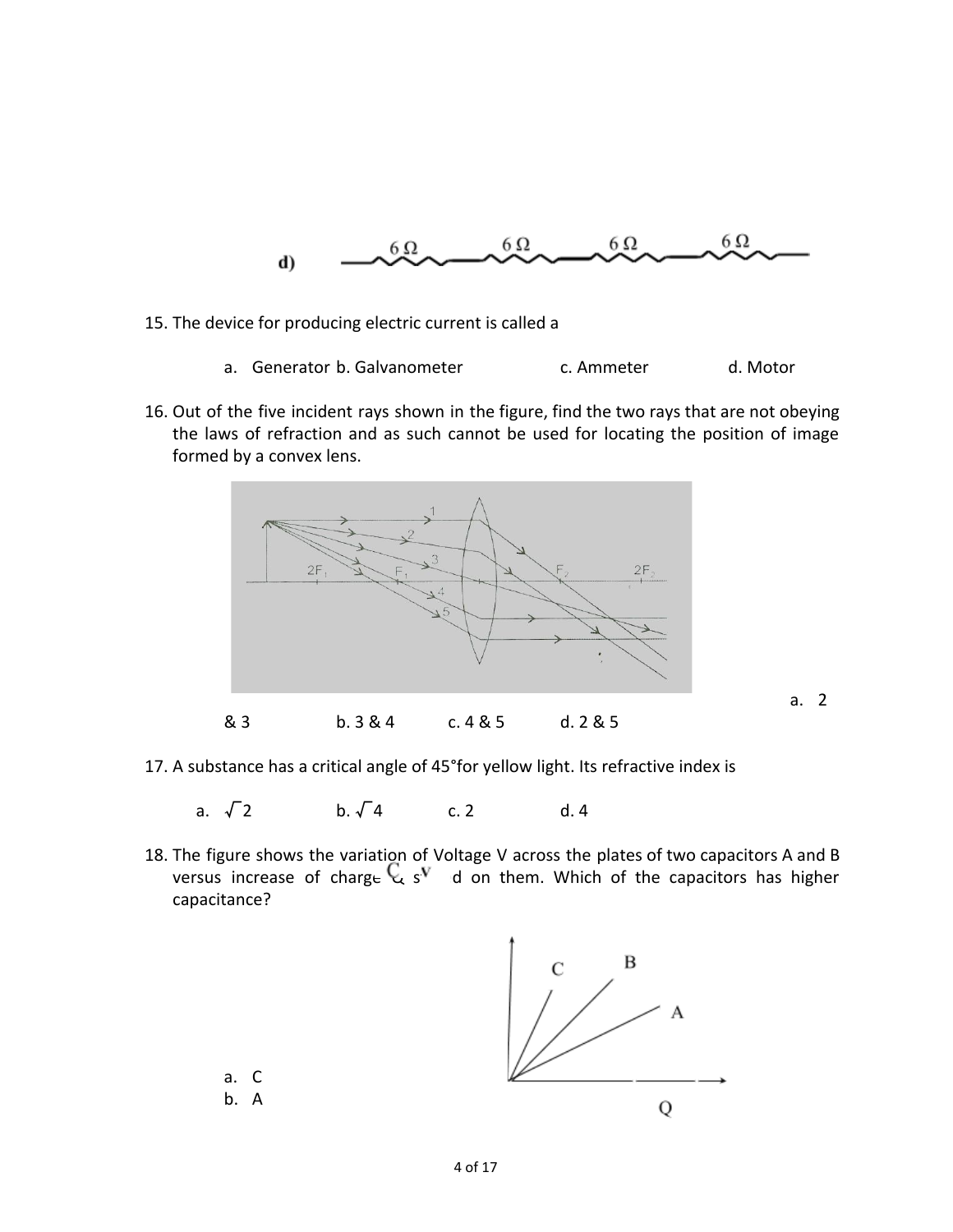- c. B
- d. Both C and A

19. How much is the electric potential of a charge at infinity?

a. Maximum b. Minimum c. Zero d. Depend on the angle

20. Consider the situation shown in the following figure. What are the signs of  $q_1$  and  $q_{2}$ ?



- a.  $q_1$  is +ve,  $q_2$  is -ve
- b.  $q_1$  is -ve,  $q_2$  is +ve
- c.  $q_1$  and  $q_2$  both are +ve
- d.  $q_1$  and  $q_2$  both are -ve

21. Calculate the number of molecules in 16g of Sulphur.

- a. 1 x 6.023 x 10 23
- b. 0.5 x 6.023 x 10 23
- c. 1.6 x 6.023 x 10 23
- d. none of the above

22. The amount of iron(III) oxide produced by the complete oxidation of 222g of Iron is

a. 2 moles b. 0.5 moles c. 4 moles d. 1 mole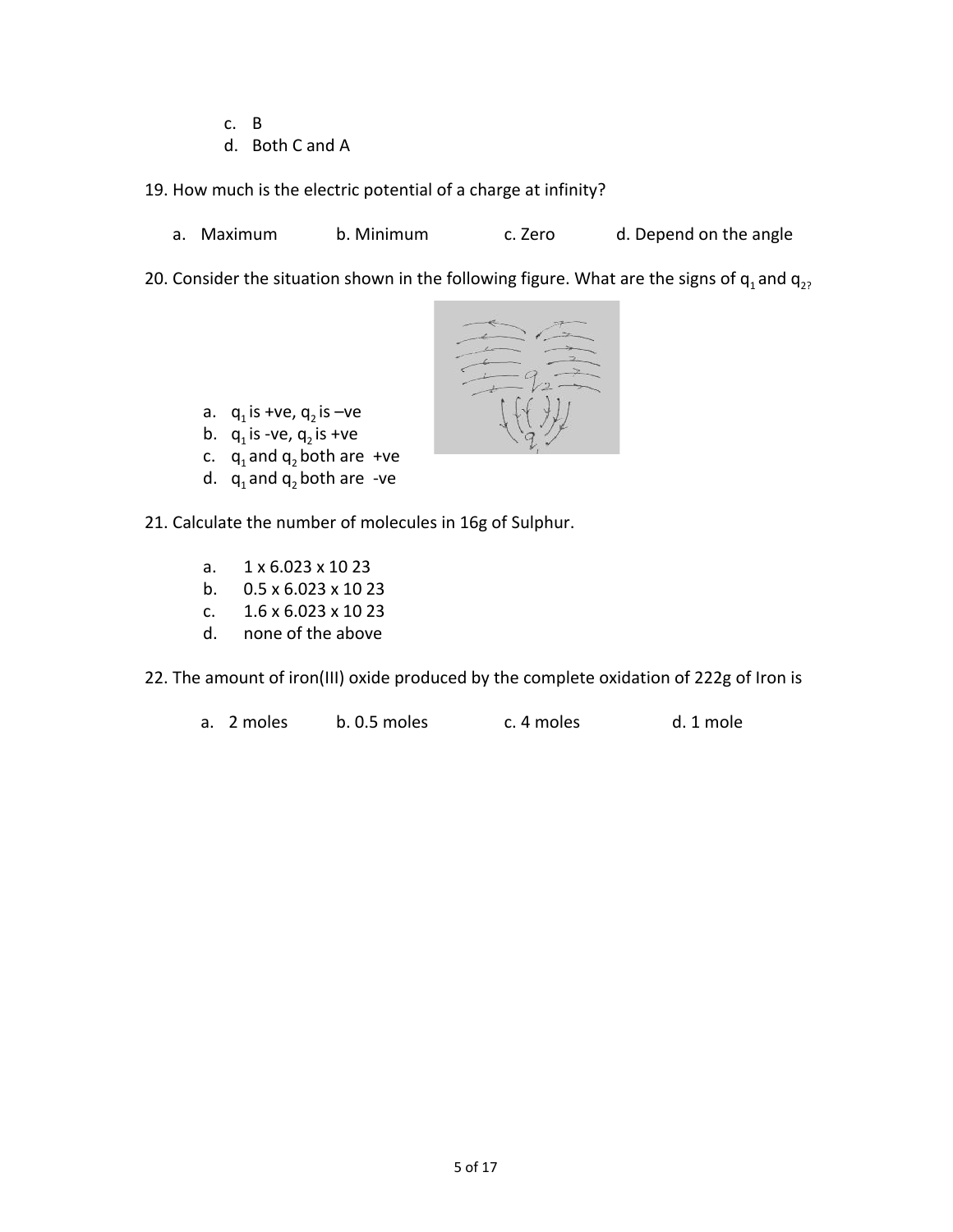- 23. Evaporation of water is an
	- a. an exothermic process
	- b. an endothermic process
	- c. an exothermic process at 100 ° C
	- d. an endothermic process above 100 ° C
- 24. A gas absorbs 10J of heat and is simultaneously compressed by a constant external pressure of 0.5atm from 4L to 2L in volume. What is the change in the internal energy (in J ) of the gas?
	- a. 101 J b. 111 J c. 2 J d. none of the above
- 25. A given mass of oxygen gas occupies 20L at 25  $\degree$  C. Its volume at 50 $\degree$  C with pressure remaining constant will be
	- a. 20 L b. 23.4 L c. 21.6 L d. 22.7 L
- 26. Which of the following compounds of nitrogen is basic
	- a. NH3 b. NHCl3 c. NO d. NO2
- 27. At room temperature H<sub>2</sub>S is gas and H<sub>2</sub>O is a liquid due to
	- a. Presence of intra molecular hydrogen bonding in water
	- b. Presence of intermolecular hydrogen bonding in water
	- c. Sulphur is a solid
	- d. oxygen is a gas
- 28. What is the oxidation state of Cr in  $K_2Cr_2O_7$ ?
	- a. 6 b. 3 c. 4 d. 7
- 29. Which of the following has the smallest radius?
	- a. Li+ b. Na+ c. Be 2 d. Mg 2+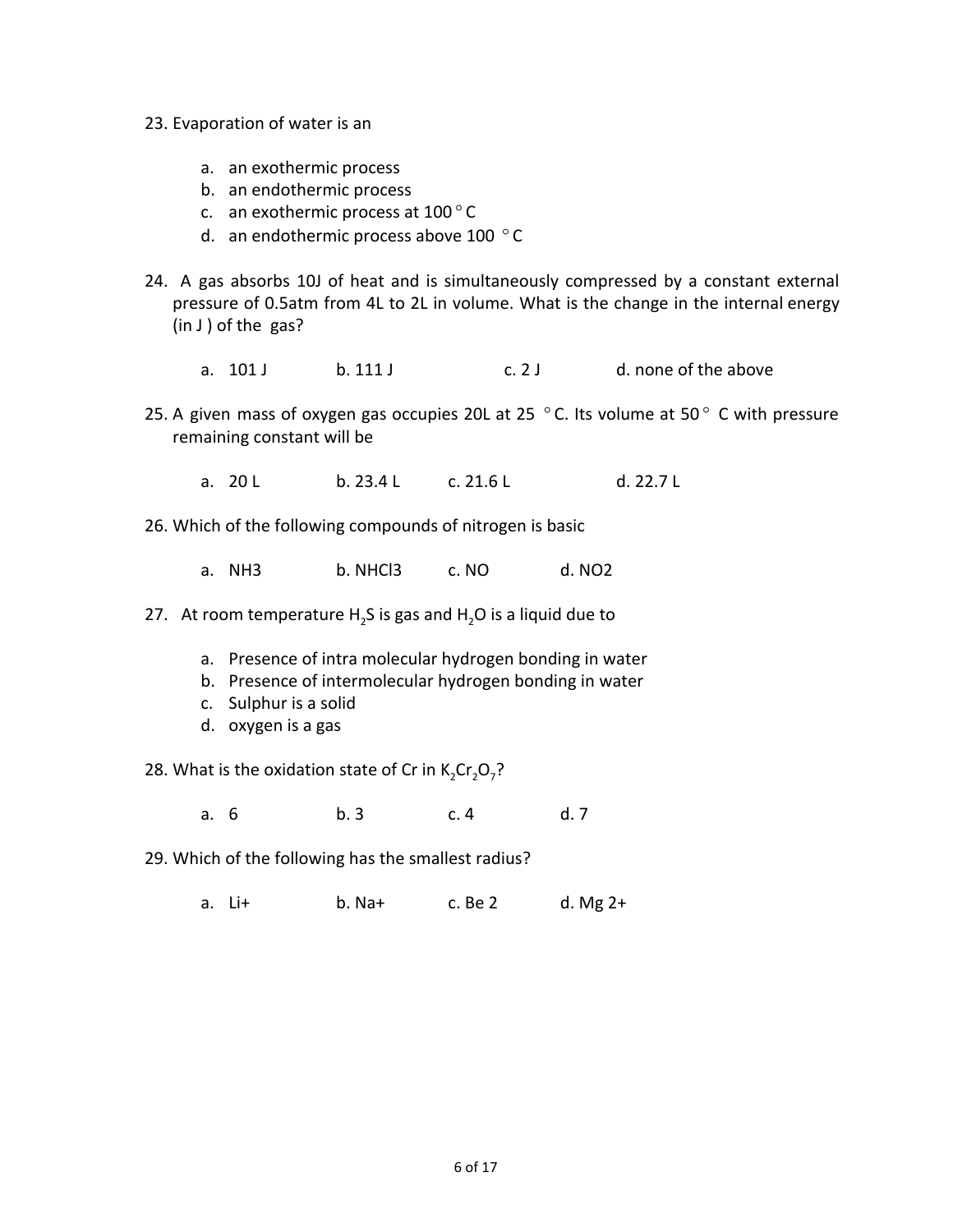30. Write the coefficients x,y,p and q in the following equation

 $xC_2H_6(g) + yO_2(g)$  (g)  $\longrightarrow$  pCO<sub>2</sub>(g) + q H<sub>2</sub>O(l) a. 3,7,4,9 b. 2,7,4,6 c. 2,6,4,6 d. none of these

- 31. If 1.5 mol of  $C_3H_8$  (g) are burnt in 4.5 mol of  $O_2$ (g), according to the equation  $C_3H_8(g) + 5O_2(g)$  - 3CO<sub>2</sub> (g) + 4H<sub>2</sub>O(I), then the volume of CO<sub>2</sub>(g) produced at room temperature and pressure is
	- a. 180 L b. 0.9 L c. 72.0 L d. 64.8 L
- 32. Which of the following is a strong electrolyte?
	- a. KCl b. NH4Cl c. CH3COOH d. HCOOH
- 33. For the reaction  $H_2(g) + I_2(s)$   $\longrightarrow$  2HI(g), the partial pressure of  $H_2(g)$  and HI(g) are 4.0 and 1.0 atm respectively.  $\mathsf{K}_p$  for the reaction is
	- a. 20 atm b. 400 atm c. 25 atm d. 12.5 atm
- 34. The states of hybridization of Phosphorus and Oxygen in H3PO4 are
	- a. sp3 & sp3d2 b. sp3d2 & sp3 c. sp3 & sp2 d. sp3d3 & sp

#### 35. Which one of the following has minimum boiling point?

- a. n-butane b. 1-butyne c. 2-butyne d. isobutene
- 36. Nylon treads are made of
	- a. polyvinyl polymer
	- b. polyester polymer
	- c. polyamide polymer
	- d. polyethylene polymer

37. Name the following compound  $CH_3-CH_1$ - C  ${}_{\uparrow}$ CH<sub>2</sub>-CH<sub>3</sub> CH3

- a. 2-methyl 3-pentanone
- b. 4-methyl-3-pentanone
- c. 2,2 dimethyl-3-butanone
- d. 3-methyl-4-pentanone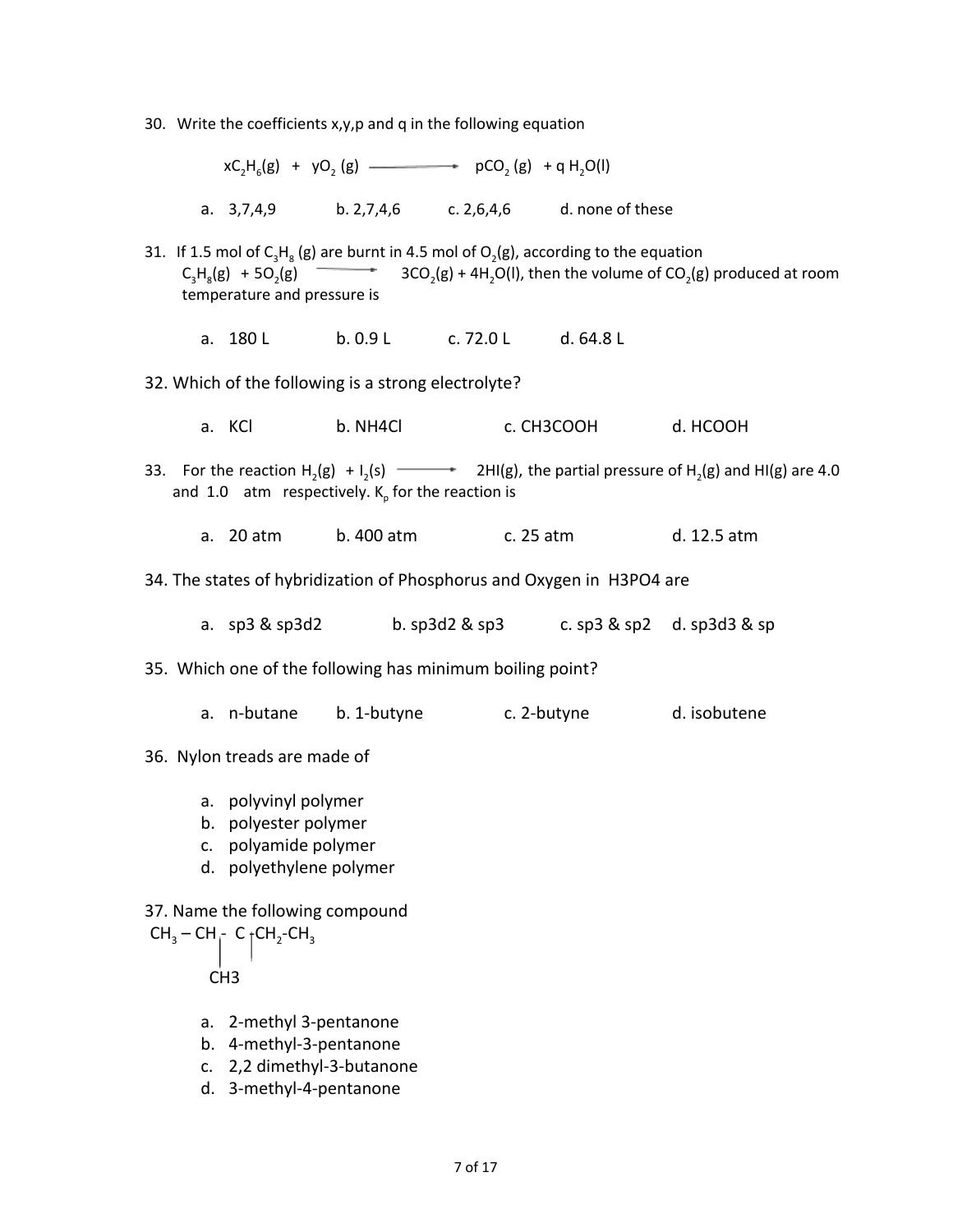|                                                                                                | compound "A" is                                     |                                                                                 |                          | 38. A compound "A" on reaction with HCN followed by hydrolysis gives lactic acid. The                  |  |  |  |  |  |
|------------------------------------------------------------------------------------------------|-----------------------------------------------------|---------------------------------------------------------------------------------|--------------------------|--------------------------------------------------------------------------------------------------------|--|--|--|--|--|
|                                                                                                | a. Ethanol                                          | b. Propanol c. Ethanal d. Propanone                                             |                          |                                                                                                        |  |  |  |  |  |
|                                                                                                |                                                     | 39. Among the following acids, which has the lowest pH value                    |                          |                                                                                                        |  |  |  |  |  |
|                                                                                                | a. HCOOH                                            | b. CH3COOH                                                                      |                          | c. (CH3)2CHCOOH d. CH3CH2COOH                                                                          |  |  |  |  |  |
| 40. Which type of isomerism is shown by 2,3 dichlorobutane?                                    |                                                     |                                                                                 |                          |                                                                                                        |  |  |  |  |  |
|                                                                                                |                                                     | a. Structural b. Geometric                                                      | c. Optical d. Functional |                                                                                                        |  |  |  |  |  |
|                                                                                                |                                                     |                                                                                 |                          | 41. If A and B are two sets such that $n(A) = 37$ , $n(B) = 26$ and $n(AUB) = 51$ , find $n(A \cap B)$ |  |  |  |  |  |
|                                                                                                | a. 13                                               | b. 12<br>c. 11                                                                  |                          | d. none of these                                                                                       |  |  |  |  |  |
| 42. Find the range of the following relation R= $\{(-1, 1), (1, 1), (2, 4), (-2, 4), (3, 9)\}$ |                                                     |                                                                                 |                          |                                                                                                        |  |  |  |  |  |
|                                                                                                |                                                     | a. $\{2,4,9\}$ b. $\{-1,1,2\}$ c. $\{1,4,9\}$ d. $\{3,4,-1\}$                   |                          |                                                                                                        |  |  |  |  |  |
| 43. Find the distance between the points: $A(a+b, a-b)$ and $B(a-b, a+b)$                      |                                                     |                                                                                 |                          |                                                                                                        |  |  |  |  |  |
|                                                                                                |                                                     | a) $\sqrt{2}$ units b) $2\sqrt{2}$ units c) $2\sqrt{2}b$ units d) None of these |                          |                                                                                                        |  |  |  |  |  |
| 44. What is the inclination of a line whose slope is positive?                                 |                                                     |                                                                                 |                          |                                                                                                        |  |  |  |  |  |
|                                                                                                |                                                     | a. Acute angle b. Obtuse angle c. Right angle d. Reflex angle                   |                          |                                                                                                        |  |  |  |  |  |
|                                                                                                | 45. Find the value of $\sqrt[4]{256^{\frac{3}{4}}}$ | a) $2^{\frac{3}{4}}$ b) $4^{\frac{3}{4}}$ c) 4 d) 1                             |                          |                                                                                                        |  |  |  |  |  |
| 46. The value of $\frac{36^{\frac{1}{2}}x\sqrt{81}}{\sqrt{225}}$                               |                                                     |                                                                                 |                          |                                                                                                        |  |  |  |  |  |
|                                                                                                |                                                     | a. 9/5 b. 2/5 c. 9/15 d. 18/5                                                   |                          |                                                                                                        |  |  |  |  |  |
|                                                                                                | 47. Solve for x and $y : 3x - 5y = -1$              | $x - y = -1$                                                                    |                          |                                                                                                        |  |  |  |  |  |
|                                                                                                |                                                     | a. $x=3$ , $y=1$ b. $x=-2$ , $y=-1$ c. $x=0$ , $y=0$ d. None of these           |                          |                                                                                                        |  |  |  |  |  |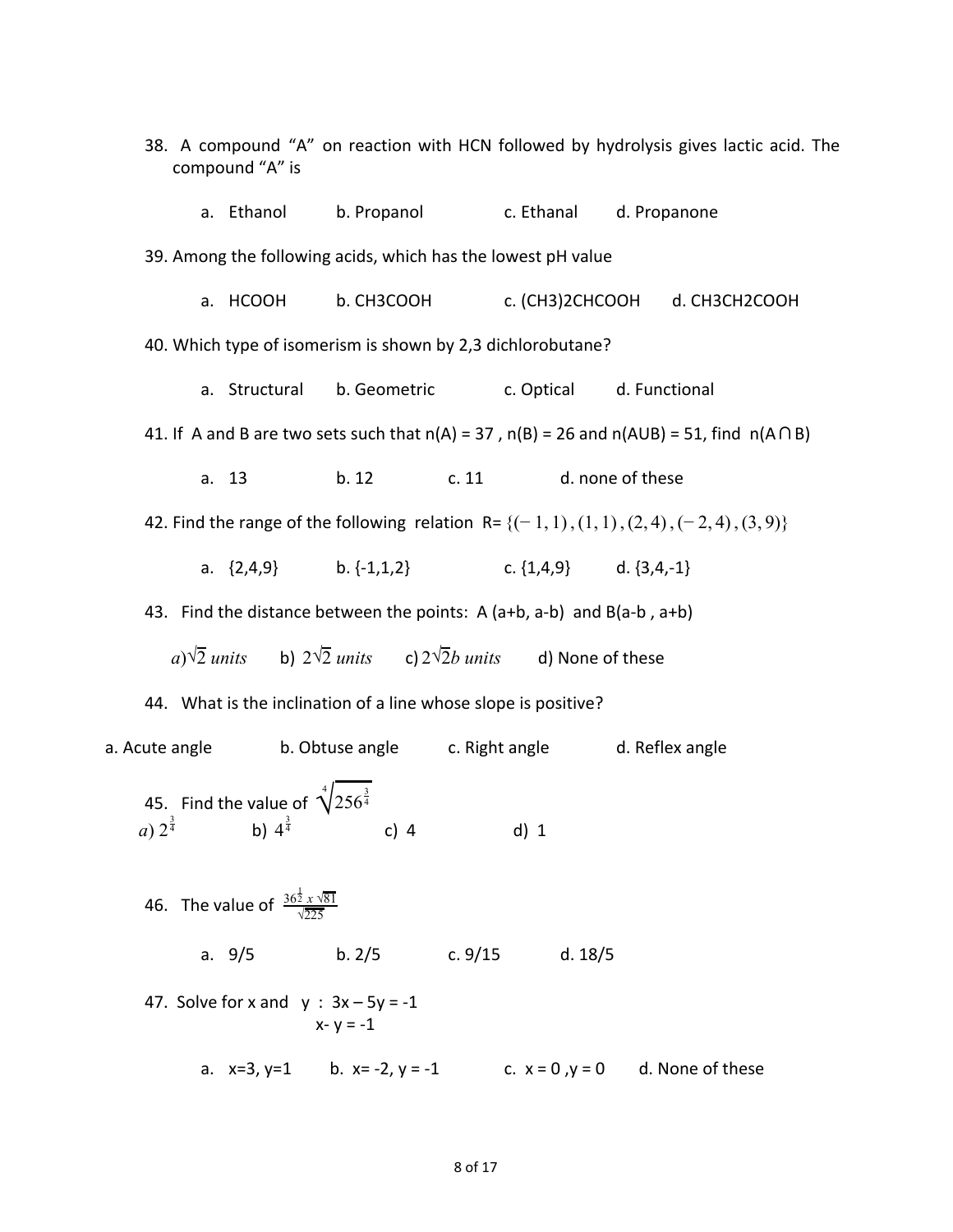- 48. 5 pencils and 7 pens together cost Rs 50, whereas 7 pencils and 5 pens together cost Rs 46. Find the cost of one pencil and one pen. Rs. stands for Indian Rupees.
	- a. Pencil: Rs 3, Pen : Rs 5
	- b. Pencil: Rs 5, Pen : Rs 3
	- c. Pencil: Rs 6, Pen : Rs 4
	- d. Pencil: Rs 5, Pen : Rs 2

49. The arithmetic mean (average) of 1,2,3,......n

*a*)  $\frac{n+1}{2}$  **b)**  $\frac{n-1}{2}$  **c)**  $\frac{n}{2}$  **d)** 2 *n*−1  $\frac{n}{2}$  **d)**  $\frac{n}{2}$  + 1

50. The median of first 10 prime numbers is

a. 11 b. 12 c. 13 d. 14

51. A child has a block in the shape of a cube with one letter written on each face as shown below. The cube is thrown once. What is the probability of getting letter 'A'? A |B |C |D |E |A a. 2/3 b. 1/3 c. 4/3 d. 1/6 52. Two dice are thrown simultaneously, what is the probability of getting 'a double of even numbers'? a. 2/36 b. 1/36 c. 3/36 d. None of these 53. In a  $\Delta KMN$  , PQ is parallel to MN. If  $\frac{KP}{PM} = \frac{4}{13}$ , KN = 20.4 cm. Find KQ 13 a. 4cm b. 4.8 cm c. 5 cm d. 4.6 cm 54. All circles are a. Congruent b. Similar c. Neither similar nor congruent d. 3-D shapes 55. A tangent to a circle intersects it in \_\_\_\_\_\_ point (s). a. 4 b. 3 c. 1 d. 2 56. Find the value of  $θ$  (angle) for 2cos  $θ =1$ a. 45° b. 30° c. 60° d. 0°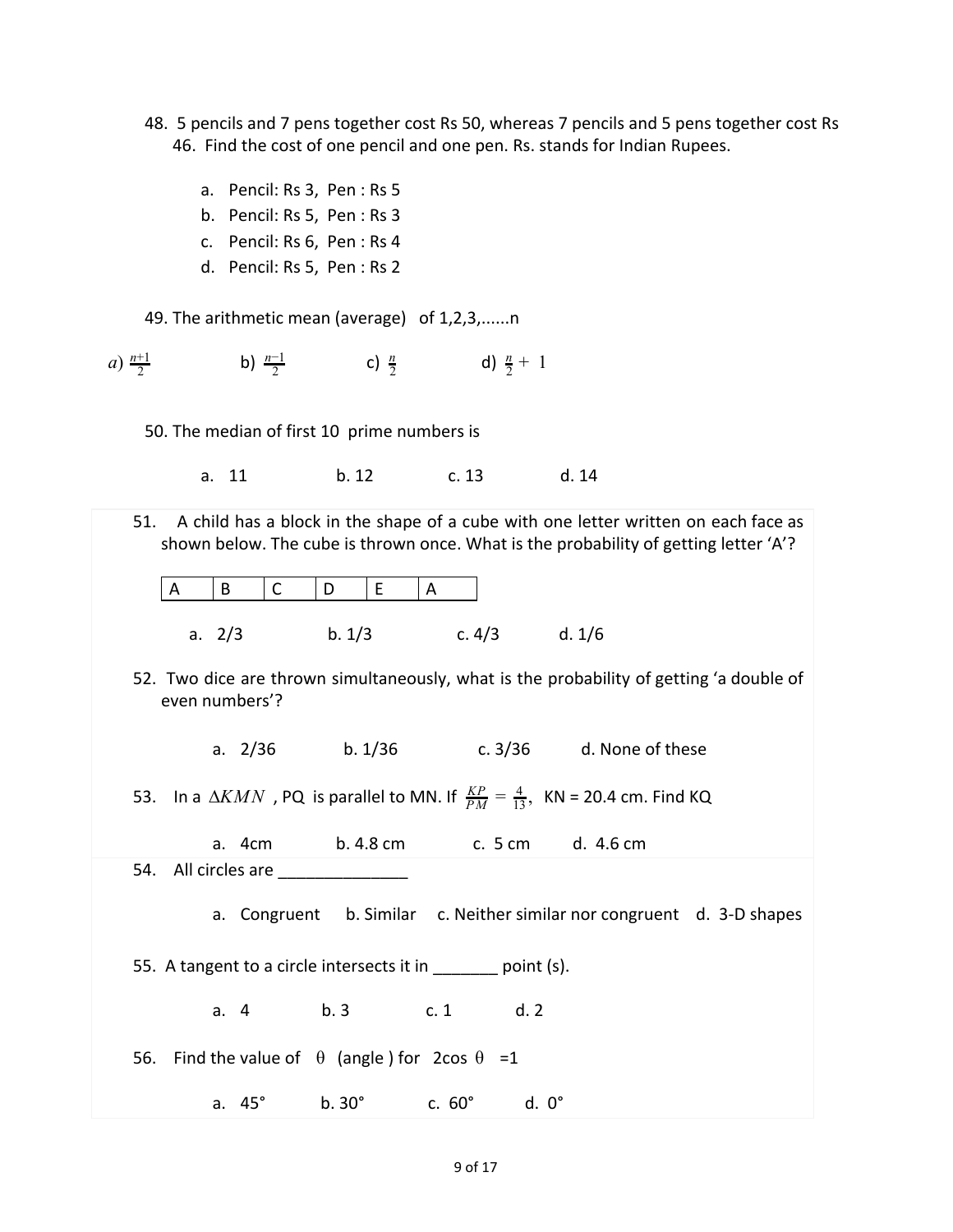57. A tower is 100  $\sqrt{3}$  metres high. Find the angle of elevation if it's top from a point 100 meters away from its foot.

$$
(a) \theta = 30^{\circ} \qquad \text{b) } \theta = 60^{\circ} \qquad \text{c) } \theta = 45^{\circ} \qquad \text{d) } \theta = 90^{\circ}
$$

- 58. Find the one zero of the polynomial  $p(x) = x^4 + x^3 34x^2 4x + 120$  from the given options
	- a. 3 b. 2 c. -1 d. 1
- 59. Find the remainder when  $x+1$  is divided by  $x^2 + 5x + 6$ 
	- a. 0 b. 3 c. 2 d. 5
- 60. What is the coefficient of  $x^4$  in the expansion of  $(3x+2y)^4$ 
	- a. 80 b. 81 c. 90 d. 9

61. If  $7x + 5 = 8x - 10$ , what is the value of  $x$ ?

a. 15 b. 15 c. 10 d. 20

62. The sum of 23 terms of the AP 5,9,13,17,,,,,,,,,,, is

a. 1120 b. 1121 c. 1127 d. 54

63. What is the value of  $[1 0 0 - 2 1 0 1 - 2 1]$  x  $[1 1 0]$ 

a)  $[1 - 1 - 1]$  *b*)  $[1 0 0]$  *c*) $[1 2 1]$  *d*) $[1 - 1 1]$ 

64. If sin  $\theta = \frac{3}{5}$ , find the value of cot  $\theta$ 

a. 3/4 b. 4/3 c. -4/5 d. 5/4

65. Find the derivative of  $x^9$ 

a.  $8x^7$ b.  $9x^7$  c.  $9x^8$  d.  $9x^6$ 

66. What is the derivative (differentiation ) of  $x^{\frac{-3}{2}}$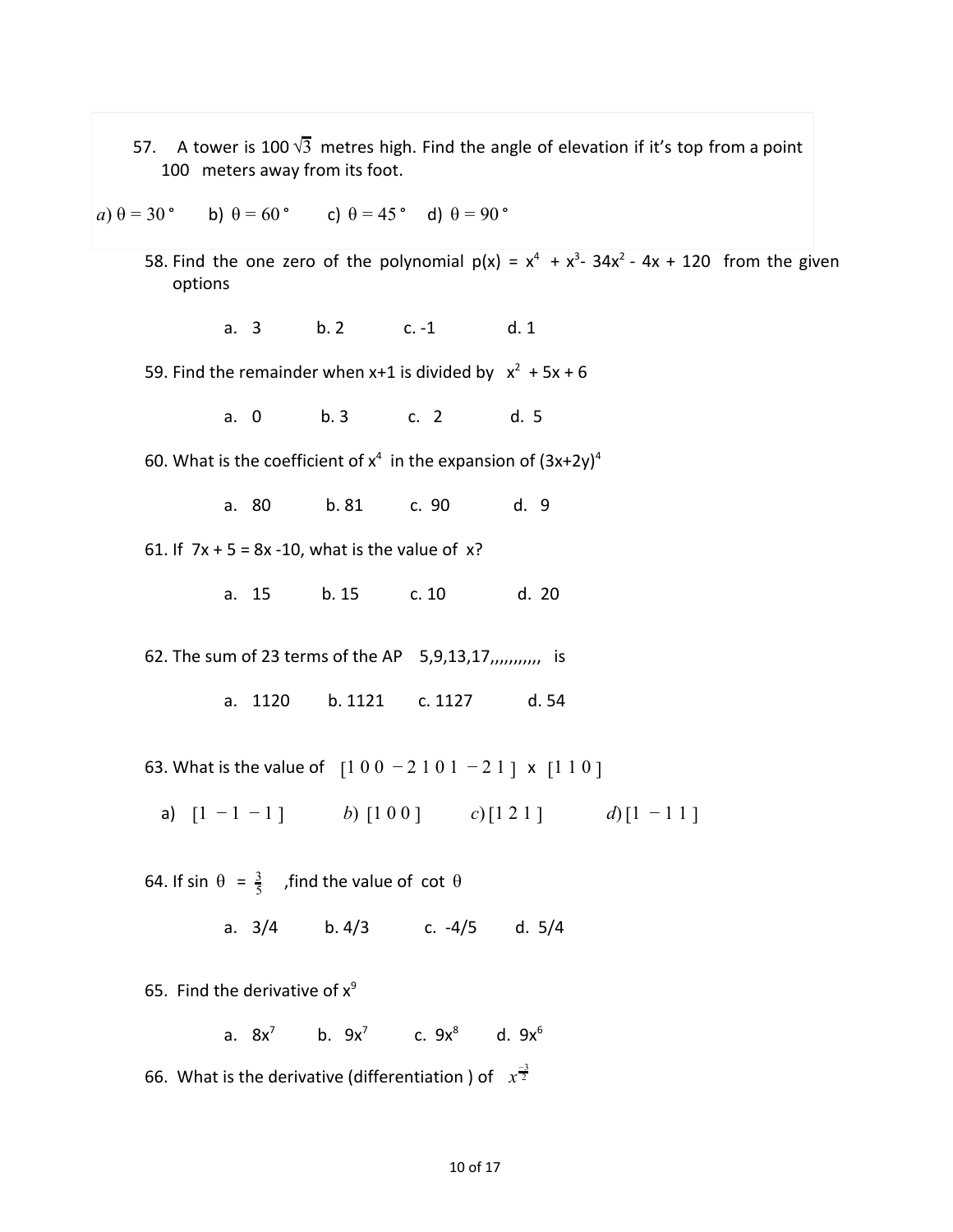| a) $x^{\frac{-5}{2}}$ | b) $x^{\frac{-6}{2}}$ | c) $\frac{-3}{2}x^{\frac{-5}{2}}$ | d) $\frac{-3}{2}x^{\frac{-4}{3}}$ |
|-----------------------|-----------------------|-----------------------------------|-----------------------------------|
|                       |                       |                                   |                                   |

67. Add the two vectors:  $a= 2i +3j + 4k$ ,  $b = 6i -4j +3k$ . the result is

a.  $8i+2j+7k$  b.  $8i-j+7k$  c.  $4i+j-6k$  d. None of these

68. If the vector  $a = 2i +3j -k$ , find  $|a|$ 

*a)* 
$$
\sqrt{13}
$$
 **b)**  $\sqrt{15}$  **c)**  $\sqrt{14}$  **d)**  $\sqrt{6}$ 

69. The cost of 6 pens is Rs 90. What would be the cost of 10 such pens? Rs. is Indian Rupees.

a. Rs 160 b. Rs 100 c. Rs 150 d. Rs 120

- 70. The ages of two persons are in the ratio 5: 7, Eighteen years ago their ages were in the ratio 8 : 13. Find the present age.
	- a. 50 and 70 b. 50 and 60 c. 40 and 60 d. None of these.

### **READING COMPREHENSION**

### **Read the following passage carefully and answer the questions that follow.**

Computers are capable of doing extremely complicated work in all branches of learning. They can solve the most complex mathematical problem or put a thousand unrelated data in order. These machines can be put to varied uses. For instance, they can provide information on the best way to prevent traffic accidents. They work accurately and at high speed. They save research workers' years of hard work. This whole process, by which machines can be used to work for us, has been called 'automation'. In future, automation may be enable human beings to enjoy more leisure than they do today. The coming of automation is bound to have important social consequences.

Some years ago, an expert on automation, Sir Leon Bagrit, pointed out that it was a mistake to believe that these machines could think. There is no possibility that human beings will be controlled by machines. Though computers are capable of learning from their mistakes and improving on their performances, they need detailed instructions from human beings to be able to operate. They can never live independent lives or 'rule the world' by taking decisions of their own.

Sir Leon said that, in future, computers would be developed which would be small enough to be carried in one's pocket. Ordinary people would then be able to use them to obtain valuable information. Computers could be plugged into a wireless network and can be used like radios. Car drivers can be given an alternative route when there is a traffic jam. It will also be possible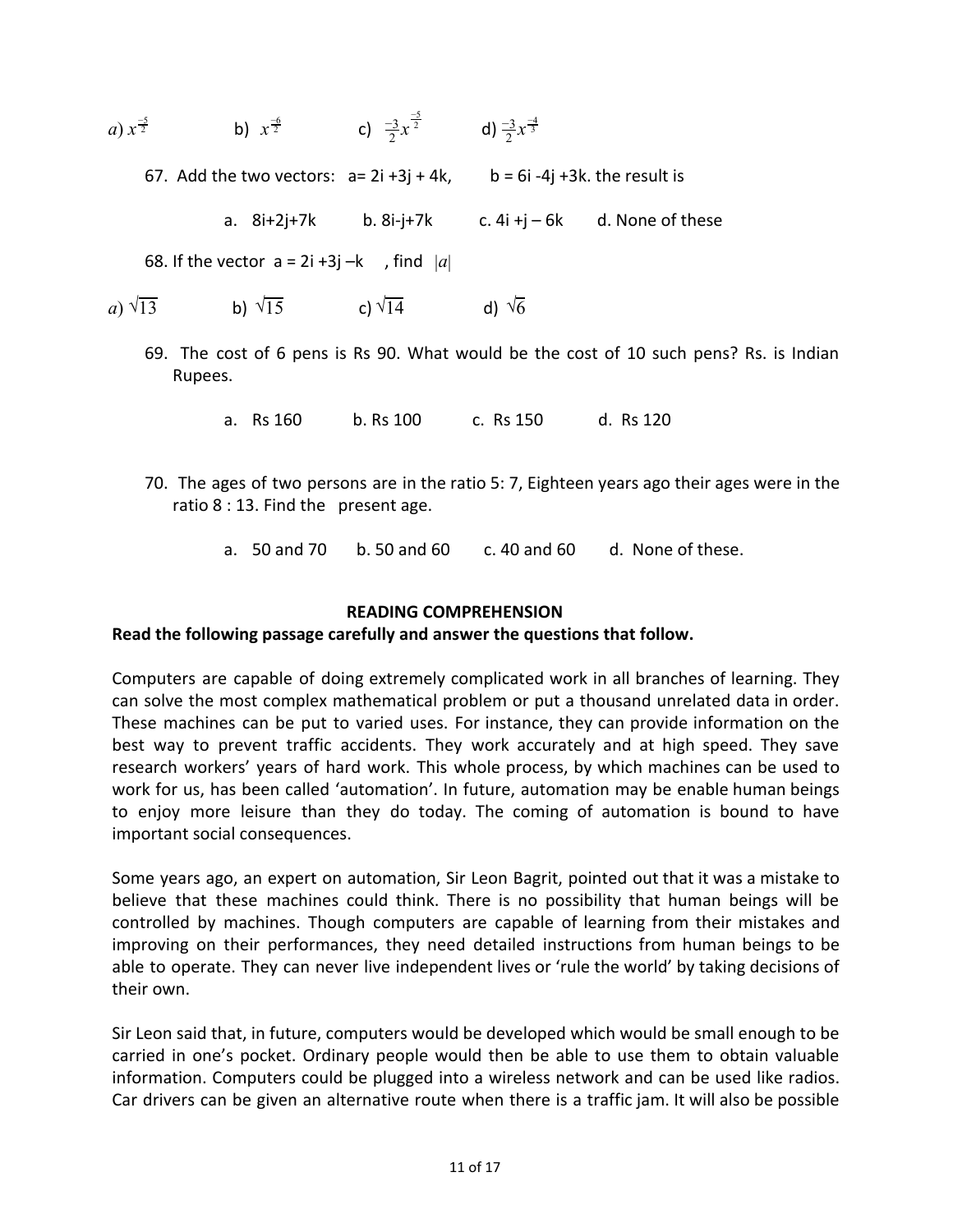to make tiny translating machines. This will enable people who do not share a common language to talk to each other without any difficulty or to read foreign publications.

# **On the basis of your reading of the passage, answer the following questions 71 to 75 by choosing the best of the given choices.**

# 71. State the two main capabilities of computers.

- a. varied uses, provide information
- b. complicated work in all branches, put data in order
- c. work at high speed, prevent traffic accidents
- d. automation, save hard work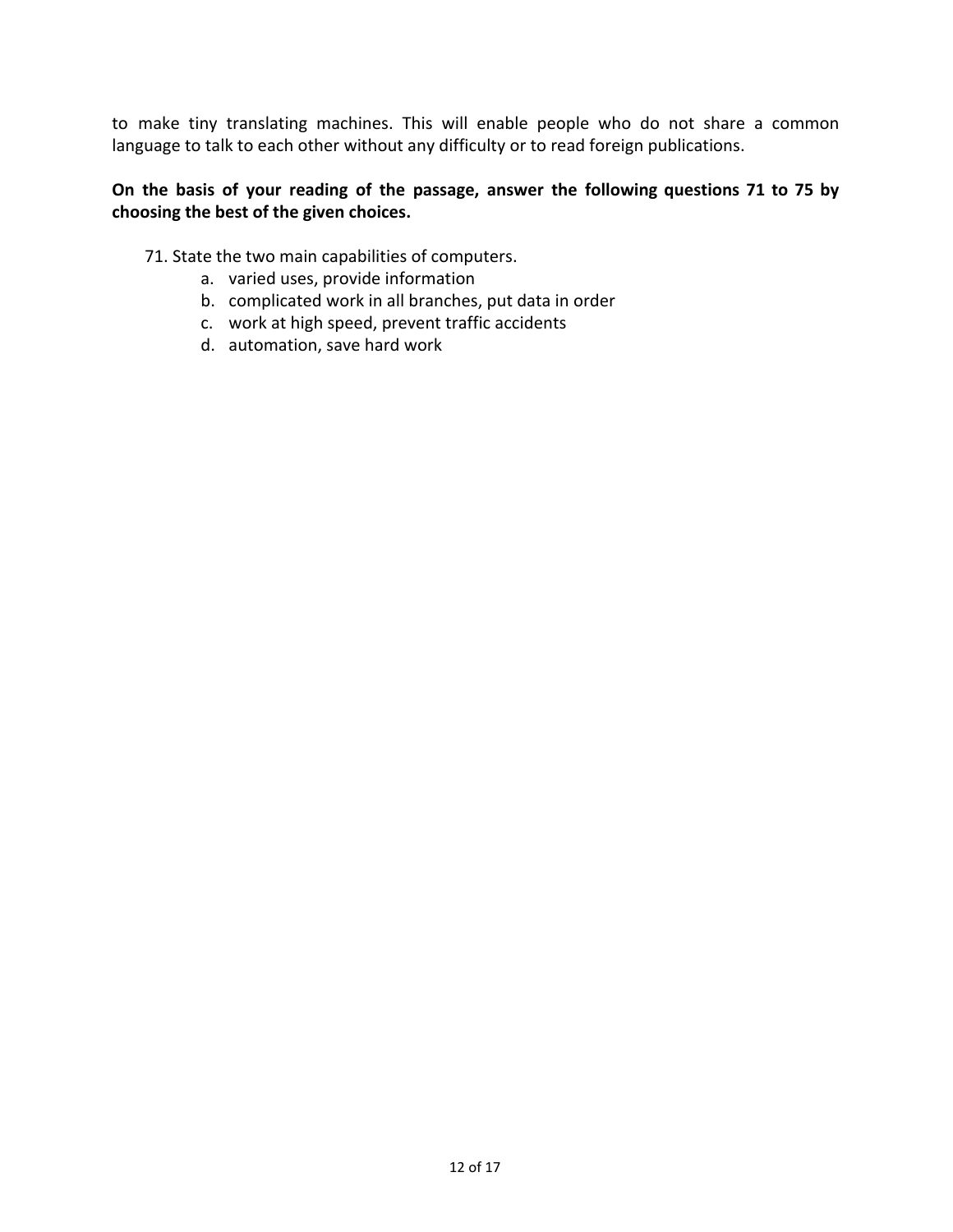- 72. What is automation?
	- a. the thinking machine
	- b. machines capable of learning by their mistakes
	- c. machines that can improve on their performances
	- d. the process by which machines can be used to work for us
- 73. Can computers rule the world?
	- a. yes, because they can do more complicated work than human beings
	- b. yes, because they are much more versatile than human beings
	- c. no, because they cannot function without electricity
	- d. no, because they cannot think independently
- 74. The importance of computers….
	- a. will rise in the coming years
	- b. will decline as new machines will be invented
	- c. is impossible to assess
	- d. is overrated as the human mind is far superior
- 75. 'Tiny' in paragraph 3 means…
	- a. Small b. Cheap c. Visible d. Huge
- 76. Choose the appropriate relative pronoun for the blank in the given below sentence. **"It is exactly this pouch \_\_\_\_\_\_\_ I lost last week".**
	- a. Who b. That c. When d. Which
- 77. Identify the correct superlative sentence.
	- a. New York is one of the big city in the world.
	- b. New York is one of the big cities in the world.
	- c. New York is one of the biggest cities in the world.
	- d. New York is one of the bigger city in the world.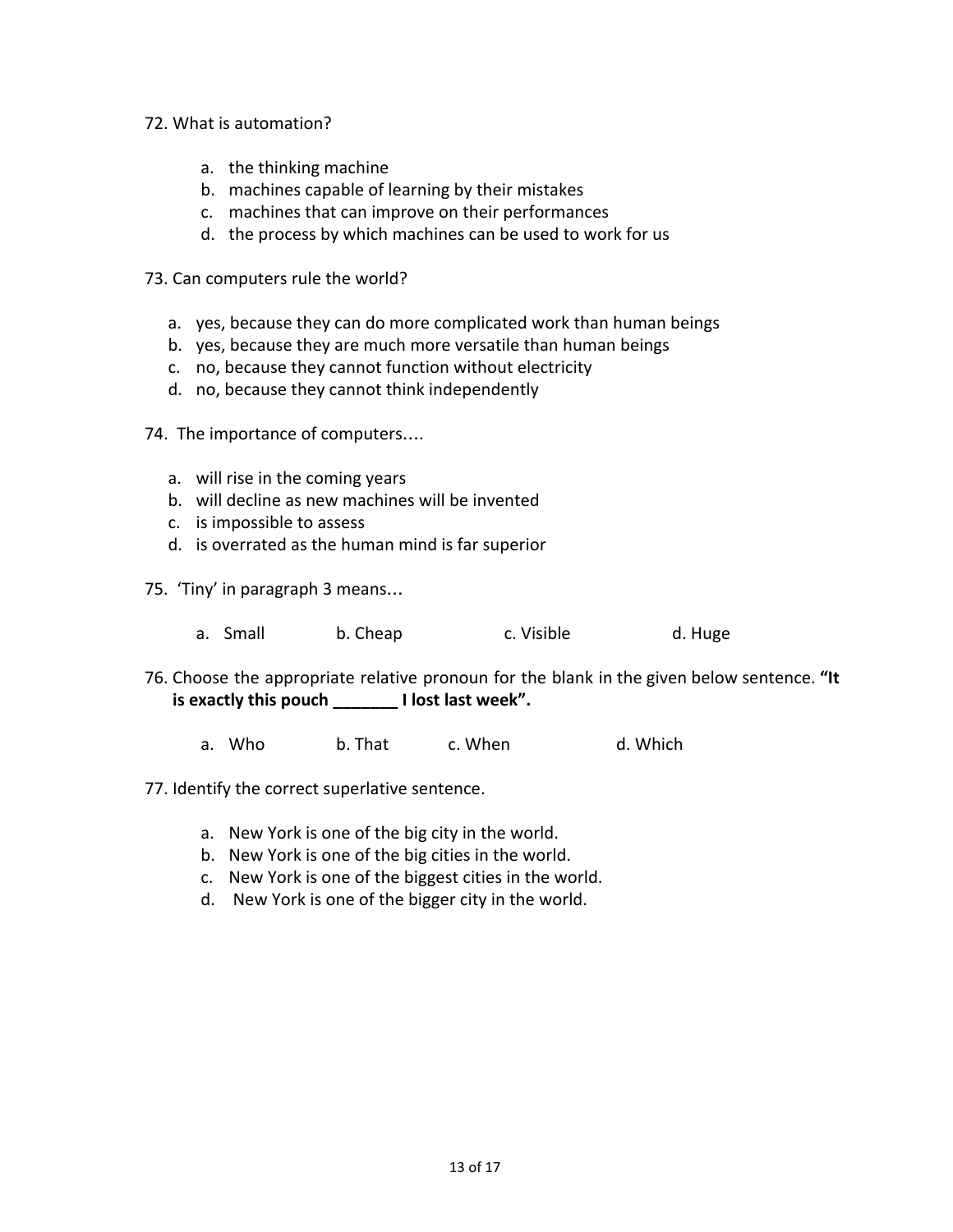78. Which one of the following is a passive sentence?

- a. Mr. John likes swimming.
- b. The snake was caught by the forest officials.
- c. A dog had chased me.
- d. The team A will definitely win the match on Friday.

### **Fill in the blanks by choosing the correct preposition.**

Take proper care The solut hands, especially the nails. They should be kept dirt-free and trimmed regularly. Hair should be washed regularly appear neat and tidy.

79. The first blank should be filled by the preposition

a. by b. to c. in d. of

- 80. The second blank should be filled by the preposition
	- a. to b. by c. from d. in
- 81. Now it is autumn. The leaves in the trees are turning \_\_\_\_\_\_\_\_\_\_\_\_\_. (Choose the most appropriate answer that applies).
	- a. Brown b. Green c. Small b. Big
- 82. Thiri Khit spoke with such deed that even her 3-year old understood what she wanted him to do. (Choose the most appropriate choice that applies).
	- a. Clarity b. Clear c. Clearness d. Clearly
- 83. An was appointed to settle the dispute between the villagers and the visitors. (Choose the most appropriate choice that applies).
	- a. Arbiter b. Advocate c. Judge d. Administrator
- 84. Jenny was a good debater. Her arguments were so \_\_\_\_\_\_\_\_\_\_\_\_\_\_\_\_\_\_\_\_\_ that even her opponents would agree with her
	- a. Cogent b. Coherent c. Cohesive d. Eloquent
- 85. David had such a \_\_\_\_\_\_\_\_\_\_\_\_\_\_\_\_\_\_\_\_\_\_\_\_\_\_\_ attitude that he treated everyone around him like a bunch of kids.
	- a. Patronizing b. Haughty c. Dictatorial d. Disdainful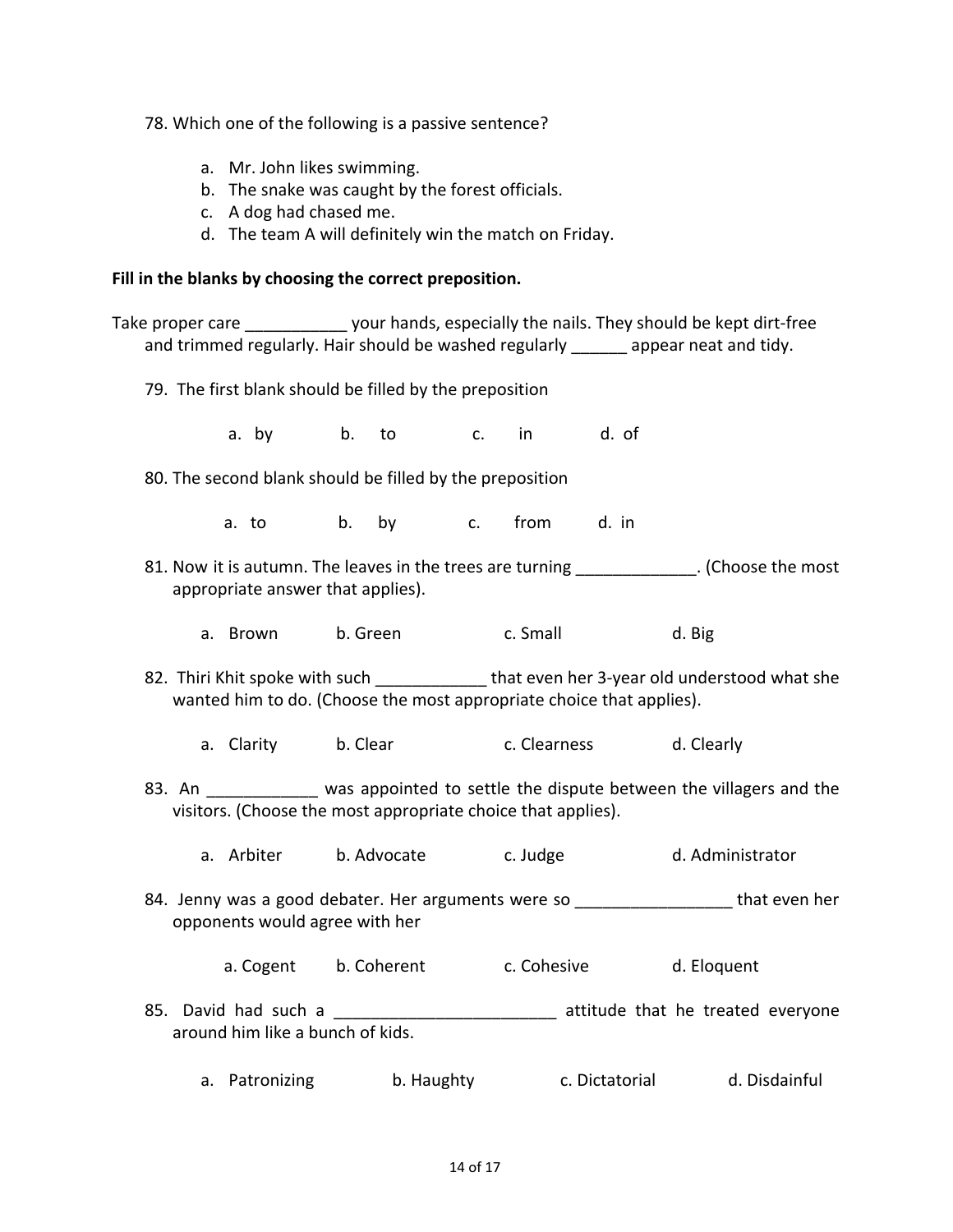- 86. It is \_\_\_\_\_\_\_\_\_\_\_ to try to explain the difference between right and wrong to your pet dog.
	- a. Futile b. Cryptic c. Complex d. Obscure
- 87. Older kingdoms did not become constitutional republics overnight. On the contrary, the change was  $\qquad \qquad$ .
	- a. Gradual b. Sufficient c. Unpopular d. Unexpected
- 88. The onset of the earthquake was gradual, the tremors occurring at first, then with greater frequency.
	- a. Sporadically b. Chronically c. Intensely d. Continuously
- 89. I dream of a good luxurious life. I want to join the IT industry as a software developer since these jobs are **which is a set of the set of the set of the set of the set of the set of the set of the s** 
	- a. Lucrative b. Challenging c. Easy d. Exciting
- 90. Many viruses and worms infect an Internet browser by exploiting one or more \_\_\_\_\_\_\_\_\_\_\_\_\_\_ in the browser.
	- a. Vulnerabilities b. Securities c. Strengths d. Functionalities
- 91. Sheila. I am an expert on Internet security, and I can help you're your corporate solutions safe.
	- a. I am b. Myself c. Me d. I was
- 92. In the last few years, computer manufacturers have focused on improving storage through semiconductor and optical \_\_\_\_\_\_\_\_\_\_\_\_\_\_\_\_\_\_\_\_.
	- a. Memories b. Memory c. Capabilities d. Memoires
- 93. We could spare ourselves a lot of agony if we learnt to live \_\_\_\_\_\_\_\_ our means.

\_\_\_\_\_\_\_\_\_\_\_\_\_\_\_.

- a. Within b. Inside c. Without d. With
- 94. Tom, Dick and Harry came to bid me goodbye. I told them to take care of
	- a. Themselves b. Himself c. Them 4. Theirs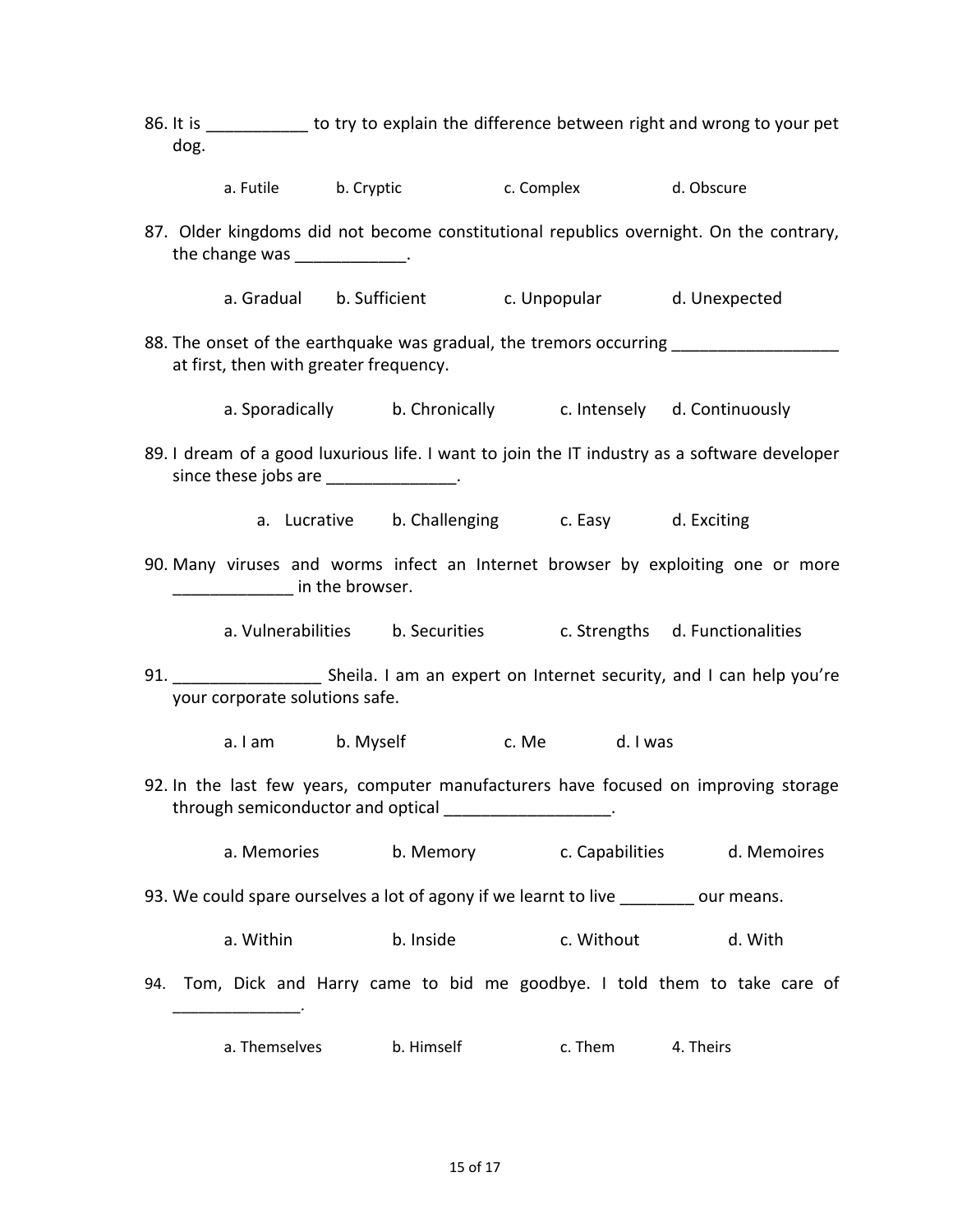- 95. (Choose the most appropriate word that would replace the word underlined in the sentence, without altering its original meaning).
- After a thorough inspection of the computer and the software, the most malicious virus was extricated.
	- a. Removed b. Located c. Scrutinized d. Vaunted
	- 96. (Choose the most appropriate word that would replace the word underlined in the sentence, without altering its original meaning).

He ate a prodigious amount of homemade bread.

- a. Huge b. Slight c. Tiny d. Moderate
- 97. (Choose the most appropriate word that would replace the word underlined in the sentence, without altering its original meaning).
- The project plan was in disarray since there were a number of problems that the team was unable to surmount.
	- a. Overcome b. Decline c. Understand d. Denude
	- 98. (Choose the most appropriate word that would replace the word underlined in the sentence, without altering its original meaning).

In our company, Mary was *unequivocally* one of the best programmers and problem solvers.

a. Definitely b. Arguably c. Ingeniously d. Unwittingly

99.